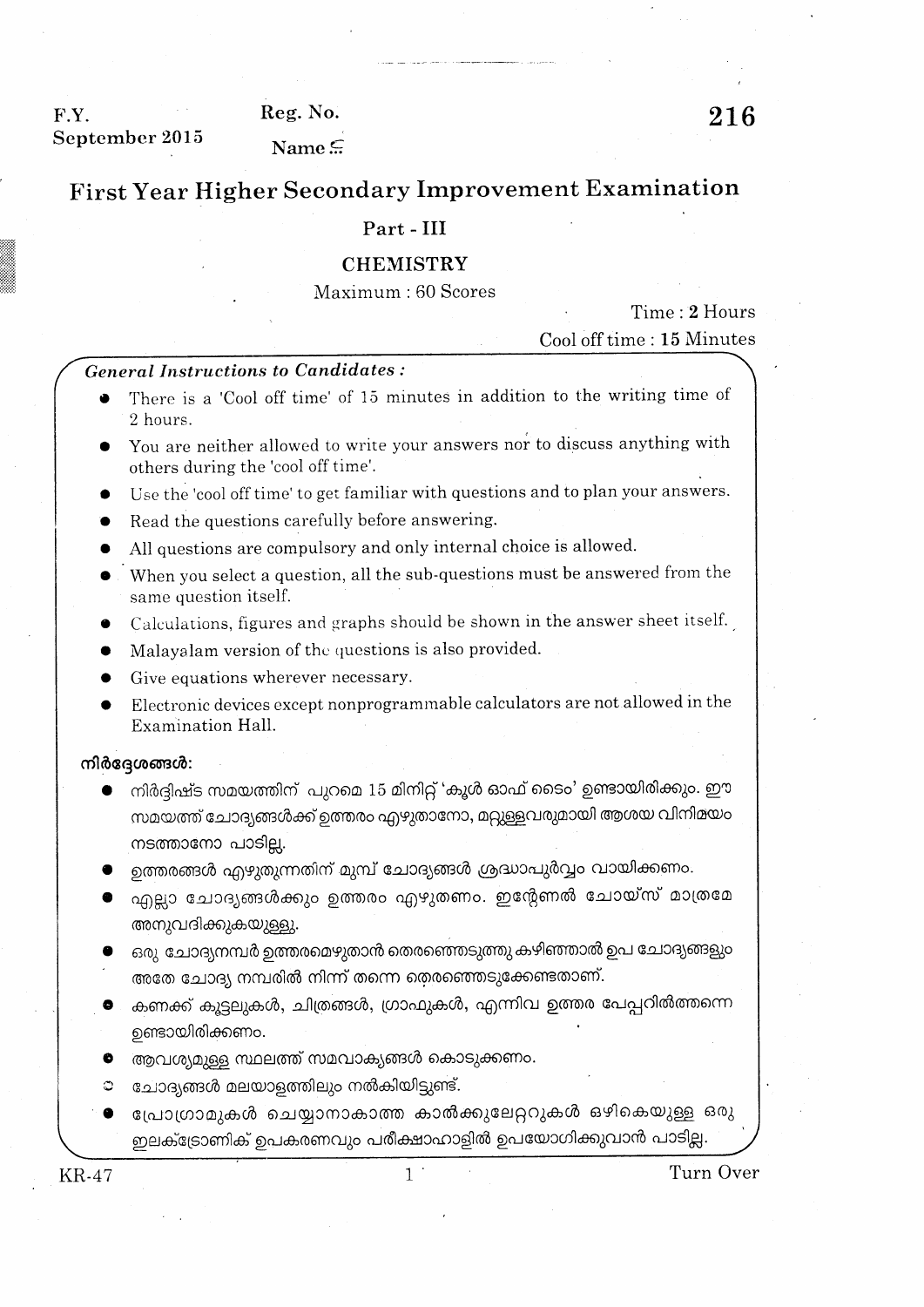|                   |                                                                                                                                                                                                                                                                                                                                                                                                                                                                                                                                                                                                 |            |    |                                                                                                                                                                                                                                                                                                                                                                                                                                                                                                                                                                                                                                           | 2 I D      |
|-------------------|-------------------------------------------------------------------------------------------------------------------------------------------------------------------------------------------------------------------------------------------------------------------------------------------------------------------------------------------------------------------------------------------------------------------------------------------------------------------------------------------------------------------------------------------------------------------------------------------------|------------|----|-------------------------------------------------------------------------------------------------------------------------------------------------------------------------------------------------------------------------------------------------------------------------------------------------------------------------------------------------------------------------------------------------------------------------------------------------------------------------------------------------------------------------------------------------------------------------------------------------------------------------------------------|------------|
|                   | 12 g of ${}^{12}C$ contains Avogadro's<br>number of carbon atoms.<br>a) $\beta$ ive the Avogadro's number.<br>$\cancel{b}$ The mass of 2 moles of<br>ammonia gas is<br>ii) $1.2 \times 10^{22}$ g<br>i) $2 g$<br>$\sin(17)$ g<br>iv) $34 g$<br>Calculate the volume of<br>ammonia gas produced at<br>STP when 140 g of nitrogen<br>gas reacts with 30 g of<br>hydrogen gas.                                                                                                                                                                                                                     | (1)<br>(1) | 1. | $12\,$ $\rm g^{-12}C$ -ൽ അവോഗാഡ്രോ സംഖ്യ<br>യ്ക്കു തുല്യം കാർബൺ ആറ്റങ്ങൾ<br>ഉണ്ടായിരിക്കും.<br>a) അവോഗാഡ്രോ സംഖ്യ എഴുതുക.<br>b) $2$ മോൾ അമോണിയ വാതകത്തിന്റെ $\overline{2}$<br>മാസ്സാണ്,<br>i) $2g$<br>ii) $1.2 \times 10^{22}$ g<br>iii) $17 g$<br>iv) $34 g$<br>$140$ g സൈട്രജൻ വാതകം $30$ g<br>C)<br>ഹൈഡ്രജൻ വാതകവുമായി<br>പ്രവർത്തിക്കുമ്പോൾ STP -യിൽ<br>ഉണ്ടാകുന്ന അമോണിയ വാതക<br>ത്തിന്റെ വ്യാപ്തം കണക്കാക്കുക.                                                                                                                                                                                                                      | (1)<br>(1) |
|                   | (Atomic masses : $N = 14u$ ,<br>$H = 1u$                                                                                                                                                                                                                                                                                                                                                                                                                                                                                                                                                        | (2)        |    | (അറ്റോമിക മാസ്സുകൾ : $N = 14u$ ,<br>$H = 1u$ .                                                                                                                                                                                                                                                                                                                                                                                                                                                                                                                                                                                            | (2)        |
| frequency.<br>the | In the photoelectric effect<br>experiment certain soft metals<br>are exposed to light of particular<br>Write any two observations of<br>photoelectric<br>effect<br>experiment.                                                                                                                                                                                                                                                                                                                                                                                                                  | (2)        | 2. | <sub>.</sub> ഇലക്ട്രിക്<br>ഫോട്ടോ<br>പ്രഭാവ<br>പരീക്ഷണത്തിൽ<br>ചില<br>മൃദു<br>ലോഹങ്ങളിൽ നിർദ്ദിഷ്ട ആവൃത്തി<br>യുള്ള പ്രകാശം പതിപ്പിക്കുന്നു.<br>ഇലക്ട്രിക്<br>ഫോട്ടോ<br>പ്രഭാവ<br>പരീക്ഷണത്തിന്റെ ഏതെങ്കിലും രണ്ട്<br>നിരീക്ഷണങ്ങൾ എഴുതുക.                                                                                                                                                                                                                                                                                                                                                                                                | (2)        |
|                   | The quantum numbers provide<br>valuable information regarding<br>electrons in an atom.<br>$\mathcal{A}$ Which one of the following<br>statements is CORRECT<br>about quantum numbers?<br>i) The principal quantum<br>number can have<br>fractional values.<br>The azimuthal quantum<br>number defines the three<br>dimensional shape of the<br>orbital.<br>iii) The magnetic quantum<br>number determines the<br>size of the orbital.<br>iv) Spin quantum number<br>gives information about<br>the spatial orientation of<br>the orbital with respect to<br>standard<br>set<br>coordinate axes. | οf<br>(1)  | 3. | ക്വാണ്ടം സംഖ്യകൾ ഒരു ആറ്റത്തിലെ<br>ഇലക്ട്രോണുകളെക്കുറിച്ച് പ്രധാനപ്പെട്ട<br>വിവരങ്ങൾ നൽകുന്നു.<br>a) താഴെ കൊടുത്തിരിക്കുന്ന പ്രസ്താ<br>വനകളിൽ ക്വാണ്ടം സംഖ്യകളെ<br>സംബന്ധിച്ച് ശരിയായതേത്?<br>i) പ്രിൻസിപ്പർ ക്വാണ്ടം സംഖ്യ<br>യുടെ വിലകൾ ഭിന്നസംഖ്യ<br>ആകാം.<br>$\overline{\text{ii}}$ ) അസിമുത്തൽ ക്വാണ്ടം സംഖ്യ<br>ഓർബിറ്റലിന്റെ<br>ത്രീമാന<br>ആകൃതി നിർവ്വചിക്കുന്നു.<br>iii) മാഗ്നറ്റിക് ക്വാണ്ടം<br>സംഖ്യ<br>ഓർബിറ്റലിന്റെ<br>വലിപ്പം<br>നിർണ്ണയിക്കുന്നു.<br>iv) സ്പിൻ ക്വാണ്ടം സംഖ്യ ഒരു<br>നിശ്ചിത സെറ്റ് കോഓർഡിനേറ്റ്<br>അക്ഷങ്ങളെ ആസ്പദമാക്കി<br>ഓർബിറ്റലുകളുടെ 'സ്ഥലസം<br>ബന്ധിയായ ക്രമീകരണത്തെ<br>ക്കുറിച്ച് വിവരം നൽകുന്നു. | (1)        |
| <b>KR-47</b>      |                                                                                                                                                                                                                                                                                                                                                                                                                                                                                                                                                                                                 |            |    |                                                                                                                                                                                                                                                                                                                                                                                                                                                                                                                                                                                                                                           |            |

ł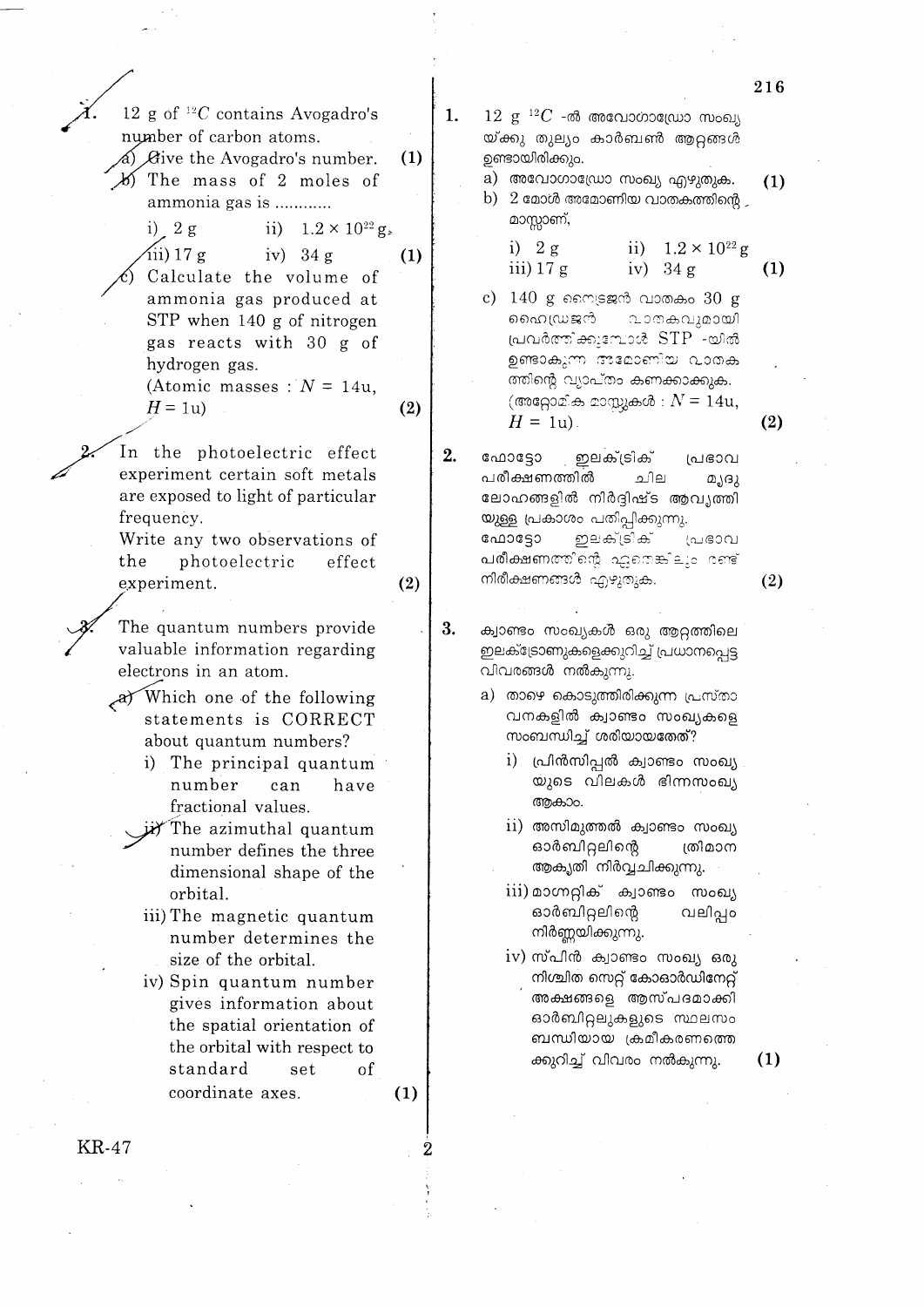- b) A photon has a wavelength of
	- 3.5 A. Calculate its mass.
	- (Planck's constant.  $h = 6.626 \times 10^{-34}$  Js. Velocity of light =  $3 \times 10^8$  ms<sup>-1</sup>)

#### **OR**

The uncertainty principle contributed significantly in the formulation of the quantum mechanical model of atom.

- a) Which one of the following statements is CORRECT about the uncertainty principle?
	- i) The exact position and exact momentum of an electron in an atom can be determined simultaneously.
	- ii) It is a consequence of the dual behavior of matter and radiation.
	- iii) It is significant only for motion of microscopic objects and is negligible for that of macroscopic objects.
	- iv) It supports the existence of definite paths or trajectories of electrons and other similar particles.
		- $(1)$

 $(2)$ 

b) An electron is moving with a velocity of  $2.5 \times 10^6$  ms<sup>-1</sup>. If the uncertainty in its velocity is 0.1%, calculate the uncertainty in its position.

(Planck's constant.  $h = 6.626 \times 10^{-34}$  Js, Mass of the electron =  $9.1 \times 10^{-31}$  kg). b)  $60\lambda$ ഫോട്ടോണിന്റെ തരംഗ

> ദൈർഘ്യം  $3.5\,$   $\rm \AA$  ആണ്. ഇതിന്റെ മാസ്സ് കണക്കാക്കുക.

(പ്ലാങ്ക് സ്ഥിരാങ്കം

 $h = 6.626 \times 10^{-34}$  Js. പ്രകാശത്തിന്റെ പ്രവേഗം

 $= 3 \times 10^{8}$  ms<sup>-1</sup>)

#### അലെങ്കിൽ

ആറ്റത്തിന്റെ ക്വാണ്ടം മെക്കാനിക്കൽ മാത്യക രൂപീകരിക്കുന്നതിൽ അനിശ്ചിതത്ത്വ തത്വം കാര്യമായ സംഭാവന നൽകിയിട്ടുണ്ട്.

- കൊടുത്തിരിക്കുന്ന a) താഴെ പ്രസ്താവനകളിൽ അനിശ്ചിതത്ത്വ തത്വത്തെ സംബന്ധിച്ച് ശരിയായതേത്?
	- i) ഒരു ആറ്റത്തിലെ ഇലക്ട്രോണി ന്റെ കൃത്യമായ സ്ഥാനവും കൃത്യമായ മൊമന്റവും ഒരേ സമയം നീർണ്ണയിക്കാൻ കഴിയും.
	- ii) ഇത് വികിരണങ്ങളുടെ ദ്വൈതസ്വഭാവത്തിന്റെ അനന്തര ഫലമാണ്.
	- iii) സൂക്ഷ്മ വസ്തുക്കളുടെ കാര്യത്തിൽ മാത്രമേ ഇതിന് പ്രസക്തിയുള്ളൂ. സ്ഥുലവസ്തു കാര്യത്തിൽ ക്കളുടെ ഇത് അവഗണിക്കാവുന്നതാണ്.
	- iv) ഇത് ഇലക്ട്രോണുകളുടേയും സമാനകണികകളുടേയും കൃത്യമായ സഞ്ചാരപാതകളുടെ നില നിൽപ്പിനെ സാധൂകരി ക്കുന്നു.

 $(1)$ 

b) ഒരു ഇലക്ട്രോൺ  $2.5 \times 10^6 \text{ m s}^{-1}$ പ്രവേഗത്തിൽ സഞ്ചരിക്കുന്നു. ഇതിന്റെ പ്രവേഗത്തിലെ അനിശ്ചിതത്ത്വം  $0.1\%$  ആയാൽ ഇതിന്റെ സ്ഥാനത്തിന്റെ അനിശ്ചിതത്ത്വം കണക്കാക്കുക.

(പ്ലാങ്ക് സ്ഥിരാങ്കം,  $h = 6.626 \times$  $10^{-34}$  Js, ഇലക്ട്രോണിന്റെ മാസ്സ് =

 $9.1 \times 10^{-31}$  kg)

 $(2)$ 

216

 $\binom{8}{4}$ 

**KR-47** 

Turn Over

 $(2)$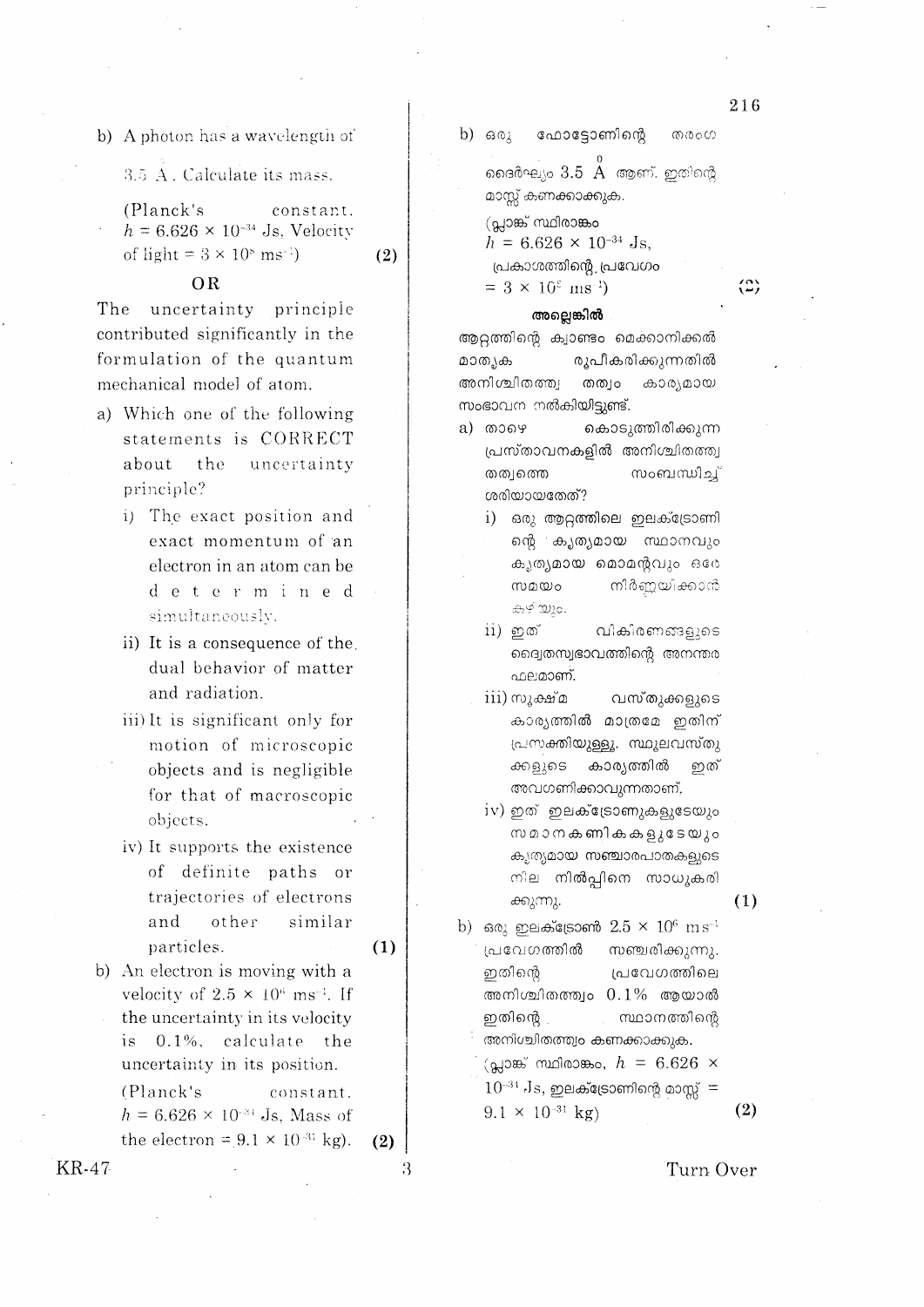Ionization enthalpy and atomic radius are closely related properties.

Analyze the following graph:

- അയോണീകരണ എന്ഥാൽപ്പിയും അറ്റോമിക റേഡിയസ്സും അടുത്ത ബന്ധമുള്ള ഗുണങ്ങളാണ്.
	- a) താഴെ കൊടുത്തിരിക്കുന്ന ഗ്രാഫ് വിശകലനം ചെയ്യുക.



 $\overline{4}$ .

Atomic number [Z]

 $(2)$ 

 $(2)$ 

 $(2)$ 

 $\overline{A}$ 

What conclusion can vou derive from the graph regarding the first ionization. enthalpies of alkali metals and noble gases? Justify your answer.

- b) Aluminium forms  $[AlF_{\scriptscriptstyle{6}}]^{3-}$ whereas boron cannot form  $[BF_c]$ <sup>3-</sup> but forms  $[BF_c]$ <sup>-</sup> even though both belong to the same group. Explain.
- The net dipole moment of a polyatomic molecule depends on the spatial arrangement of various bonds in the molecule. The dipole moment of  $BF_{\alpha}$  is zero while that of  $NF_{3}$  is not zero. Justify.

OR

ഈ ഗ്രാഫിരി നിന്നും ആൽക്കലി ലോഹങ്ങളുടേയും ഉൽക്കൃഷ്ട വാതകങ്ങളുടേയും ഒന്നാം അയോണീകരണ എന്ഥാൽപ്പി കളെക്കുറിച്ച് എന്ന് അനുമാബമാണ് നിങ്ങൾക്ക് രൂപികരിക്കാൻ കഴിയുന്നത്? നിങ്ങളുടെ ഉത്തരം സാധൂകരിക്കുക.

- b) അലുമിനീയവും ബോറോണും ഓരേ ഗ്രൂപ്പിലാണെങ്കിലും അലുമിനീയം  $[AlF_{\rm g}]^{3-}$ ഉണ്ടാക്കുമ്പോൾ ബോറോൺ  $[BF_{\rm g}]^{3-}$ ഉണ്ടാക്കുന്നില്ല. എന്നാൽ  $[BF_{\scriptscriptstyle A}]^{\scriptscriptstyle -}$ ഉണ്ടാക്കുന്നു. വിശദീകരിക്കുക.
- 5. ഒരു ബഹു അറ്റോമിക തന്മാത്രയുടെ െഡപ്പോൾ മൊമന്റ് അതിലെ വിവിധ ോണ്ടുകളുടെ സ്പേഷ്യൽ ക്ഷമികരണത്തെ ആശ്രയിച്ചിരിക്കുന്നു.

 $BF_{\pi}$  -യുടെ ഡൈപ്പോൾ മൊമന് പൂജ്യമാണ് എന്നാൽ  $NF$  - പുടേത് പൂജ്യമല്ല. സാധൂകരിക്കുക.

അല്ലെങ്കിൽ

216

**KR-47** 

 $(2)$ 

 $(2)$ 

 $(2)$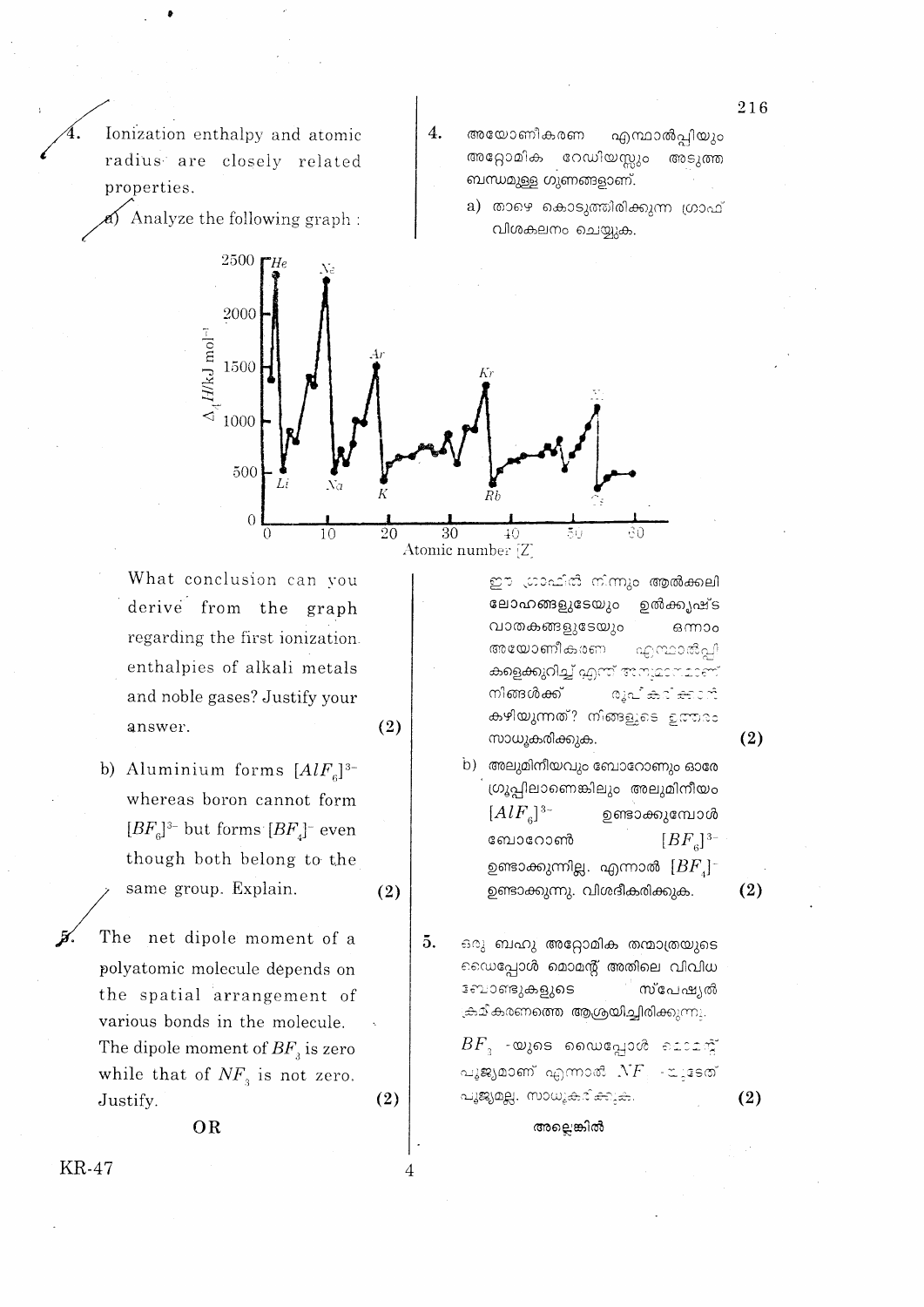$(2)$ 

The type of hybridization indicates the geometry of a molecule.

In water molecule, the oxygen atom is  $sp^3$  hybridized. But molecule has water no tetrahedral geometry. Explain.

 $(2)$ 

 $(1)$ 

The formation of molecular orbitals can be described by the linear combination of atomic orbitals.

a Which one of the following correctly represents the formation of bonding molecular orbital from the atomic orbitals having wave functions  $\Psi_A$  and  $\Psi_B$ ?

i)  $\Psi_A \times \Psi_B$  ii)  $\frac{\Psi_A}{\Psi_B}$ 

iii)  $\Psi_A + \Psi_B$  iy/ $\Psi_A - \Psi_B$ 

the b) Write electronic configuration of oxygen molecule on the basis of Molecular Orbital Theory. Justify the presence of double bond in it and account for its paramagnetic  $(2)$ character.

#### അല്ലെങ്കിൽ

ഏതു തരം ഹൈബ്രിഡൈസേഷൻ ആണ് എന്നുള്ളത് തന്മാത്രയുടെ ജ്യോമെട്രി സൂചിപ്പിക്കുന്നു.

ജല തന്മാത്രയിൽ, ഓക്സിജൻ ആറ്റം  $sp^3$  ൈഫ്രൈവിഡൈസേഷനിൽ ആണ്. എന്നാൽ ജലതന്മാത്രയ്ക്ക് ടെട്രാഹിഡ്രൽ ജ്യോമെട്രിയല്ല. വിശദീകരിക്കുക.

- 6. ഓർബിറ്റലുകളുടെ തന്മാത്രാ രൂപീകരണം അറ്റോമിക ഓർബിറ്റലു കളുടെ ലീനിയാർ കോമ്പിനേഷൻ ഉപയോഗിച്ച് വിശദീകരിക്കാം.
	- a) താഴെ കൊടുത്തിരിക്കുന്നവയിൽ,  $\Psi_{A}$  ,  $\Psi_{B}$  എന്നീ വേവ് ഫങ്ഷനുകൾ ഉള്ള അറ്റോമിക ഓർബിറ്റലുകളിൽ നിന്ന് ബോണ്ടിങ് തന്മാത്രാ ഓർബിറ്റലുകൾ ഉണ്ടാകുന്നതിനെ ശരിയായി സൂചിപ്പിക്കുന്നതേത്?

i) 
$$
\Psi_A \times \Psi_B
$$
 ii)  $\frac{\Psi_A}{\Psi_B}$ 

iii)  $\Psi_A + \Psi_B$  iv)  $\Psi_A - \Psi_B$ 

b) മോളിക്യുലാർ ഓർബിറ്റൽ സിദ്ധാന്തം അടിസ്ഥാനമാക്കി ഓക്സിജൻ തന്മാത്രയുടെ ഇലക്ട്രോൺ വിന്യാസം എഴുതുക. ഇതിൽ ദ്വിബന്ധനത്തിന്റെ സാന്നിദ്ധ്യം സാധൂകരിച്ച് പാരാമാഗ്നറ്റിക് സ്വഭാവത്തിന് കാരണമെഴുതുക.

 $(2)$ 

 $(1)$ 

Turn Over

5

**KR-47**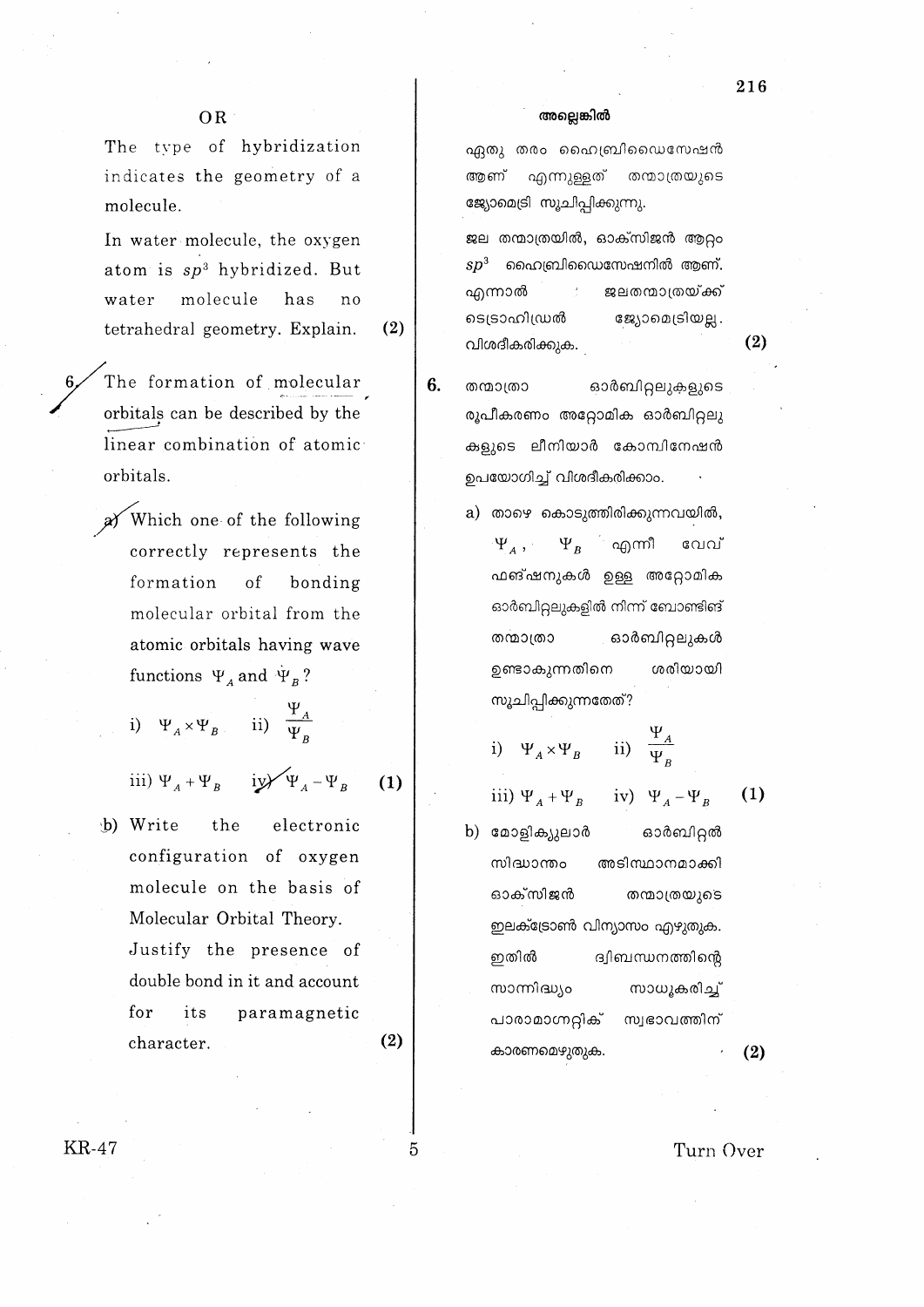The kinetic molecular theory provides a theoretical basis to experimentally observed facts related to gases.

- a) Which one of the following statements is CORRECT with regard to the gaseous state?
	- i) Molecules have fixed positions.
	- ii) Molecules are in constant random motion.
	- iii) All molecules have same speed at a given temperature.
	- iv) The average kinetic energy of the gas molecules is inversely proportional  $to$ the absolute temperature.

 $(1)$ 

 $(3)$ 

 $(1)$ 

6

- b) A sample of hydrogen gas occupies a volume of 300 ml at 1.2 bar pressure and  $5^{\circ}$ C. Calculate its volume at 0.45
	- bar pressure and 70°C.
- n 84 Expansion of a gas in vacuum is called free expansion.
	- a) Which one of the following represents free expansion of an adiabatic ideal gas under conditions?

 $\cdot$  i)  $q=0$ ,  $\Delta T \neq 0$ ,  $w=0$ ii)  $q \neq 0$ ,  $\Delta T = 0$ ,  $w = 0$  $\frac{1}{2}$  = 0,  $\Delta T = 0$ ,  $w = 0$ iv)  $q=0$ ,  $\Delta T < 0$ ,  $w \neq 0$ 

**KR-47** 

- 7. ഗതിക തന്മാത്രാ സിദ്ധാന്ത്രം. പരിക്ഷണാർത്ഥം ലഭിച്ച, വാരകങ്ങ ളുമായി ബന്ധപ്പെട്ട വസ്തുതകൾക്ക് സൈദ്ധാന്തിക അടിത്തറ നൽകുന്നു.
	- a) താഴെ കൊടുത്തിരിക്കുന്നവയിൽ വാതകാവസ്ഥയെ സംബന്ധിച്ച് ശരിയായ പ്രസ്താവന എത്
		- i) manganden foreto muometagiene.
		- ii) mmomma.co <u>നഥിരമായ</u> ക്രമരഹിത ചലനത്തിലാണ്.
		- iii) ഒരു നിശ്ചിത ഊഷ്മാവിൽ ഫ്ലൊ തന്മാത്രകൾക്കും ഓരേ പോതയാണ്.
		- $iv)$  areas തന്മാത്രകളുടെ ഗതികോർജ്ജം ഊഷ്മാവിന് അബ്സല്യൂട്ട് വിപരീതാനുപാതത്തിലാണ്.
- $(1)$
- b)  $1.2$  ബാർ മർദത്തിലും 5  $C$ -ലും ഒരു மின்றிக் விட்டிக்கு விடும் വാതകം 300 ml വുാപ്തം ഉൾക്കൊള്ളുന്നു. 0.45 ബാർ മർദ്ദത്തിലും  $70^{\circ}$ C-ലും ഇതിന്റെ വ്യാപ്തം കണക്കാക്കുക.
- $(3)$
- ഒരു 8. ശൂന്യതയിൽ വാതകത്തിന്റെ വികാസമാണ് ഫ്രീ എക്സ്പാൻഷൻ.
	- a) താഴെ കൊടുത്തിരിക്കുന്നവയിൽ, അഡയബാറ്റിക് സാഹചര്യങ്ങളിൽ ഒരു ആദർശ വാതകത്തിന്റെ ഫ്രീ എക്സ്പാൻഷൻ ്സുചിപ്പി ക്കുന്നതേത്?

i)  $q=0$ ,  $\Delta T \neq 0$ ,  $w=0$ ii)  $q \neq 0$ ,  $\Delta T = 0$ ,  $w = 0$ iii)  $q=0$ ,  $\Delta T=0$ ,  $w=0$ 

- iv)  $q=0$ ,  $\Delta T < 0$ ,  $w \neq 0$
- $(1)$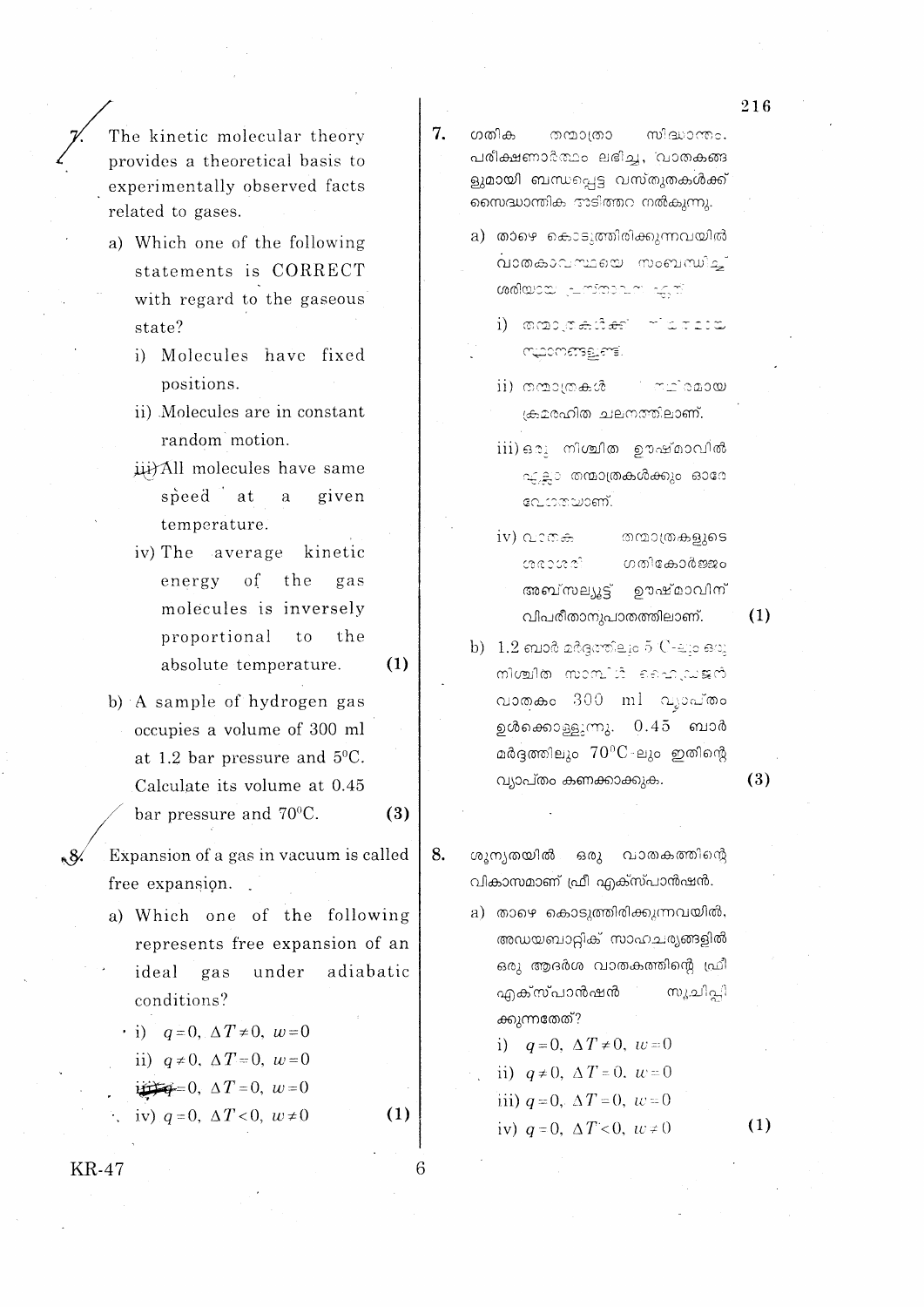b) The enthalpy change for the reaction.

> $N_{2(g)}+3H_{2(g)}\rightarrow 2NH_{3(g)}$ is  $-91.8$  kJ at 298 K. Calculate the value of internal energy change.

 $(R = 8.314 \text{ JK}^{-1} \text{ mol}^{-1})$ 

Equilibrium constant helps in predicting the direction in which a given reaction will proceed at any stage.

In which one of the following chemical  $\mathbf{a}$ conditions reaction proceeds in the forward direction?

$$
\mathcal{A}_c < K_c \qquad \text{ii)} \quad Q_c > K_c
$$

$$
\text{iii)}\ Q_{\text{C}} = \frac{1}{K_{\text{C}}} \qquad \text{iv)}\quad Q_{\text{C}} = -K_{\text{C}}
$$

b) Write whether the following statement is true or false.

> "High value of equilibrium constant suggests high the concentration of reactants in the equilibrium mixture".

c) State the Le-Chatelier's principle.

> Applying this principle, explain the effect of pressure in the following equilibrium.

 $\overline{CO}_{(c)} + 3H_{2(r)} \rightleftharpoons CH_{4(g)} + H_2 O_{(g)}$  $(3)$  b) 298 K -ൽ

 $(3)$ 

 $(1)$ 

 $(1)$ 

9.

 $N_{2(g)}$  +  $3H_{2(g)}$   $\rightarrow$   $2NH_{3(g)}$ എന്ന രാസ പ്രവർത്തനത്തിന്റെ എന്ഥാൽപ്പി വ്യത്യാസം  $91.8\ \mathrm{kJ}$ ആണ്. ആന്തരിക ഊർജ്ജമാറ്റ ത്തിന്റെ വില കണക്കാക്കുക.  $(R = 8.314 \text{ JK}^{-1} \text{ mol}^{-1})$ 

ഘട്ടത്തിലും ഒരു ഏതൊരു രാസപ്രവർത്തനം ഏ്തു ദിശയിൽ പ്രവർത്തിക്കുമെന്ന് പ്രവചിക്കുന്നതിന് സംതുലന സ്ഥിരാങ്കം സഹായിക്കുന്നു. a) താഴെ കൊടുത്തിരിക്കുന്നവയിൽ ഏതു സാഹചര്യത്തിലാണ് ഒരു രാസ പ്രവർത്തനം പുരോപ്രവർ ത്തന ദിശയിൽ പ്രവർത്തിക്കുന്നത്?

i) 
$$
Q_C < K_C
$$
 ii)  $Q_C > K_C$ 

iii) 
$$
Q_C = \frac{1}{K_C}
$$
 iv)  $Q_C = -K_C$  (1)

- കൊടുത്തിരിക്കുന്ന b) താഴെ ശരിയാണോ പ്രസ്താവന തെറ്റാണോ എന്നെഴുതുക. സ്ഥിരാങ്കത്തിന്റെ ''സംതുലന സംതുലന ഉയർന്ന ് വില മിശ്രിതത്തിലെ അഭികാരകത്തിന്റെ ഗാഢതയാണ് ഉയർന്ന
- c) ലെ ഷാറ്റ്ലിയർ തത്വം പ്രസ്താ വിക്കുക. ഈ തത്വം ഉപയോഗിച്ച് കൊടുത്തിരിക്കുന്ന താഴെ സംതുലനാവസ്ഥയിൽ മർദ്ദത്തിന്റെ വിശദമാക്കുക. സ്വാധീനം

സുചിപ്പിക്കുന്നത്.''

$$
CO_{(g)} + 3H_{2(g)} \rightleftharpoons CH_{4(g)} + H_2 \, \text{C}
$$

Turn Over

 $(1)$ 

 $(3)$ 

 $(3)$ 

**KR-47** 

7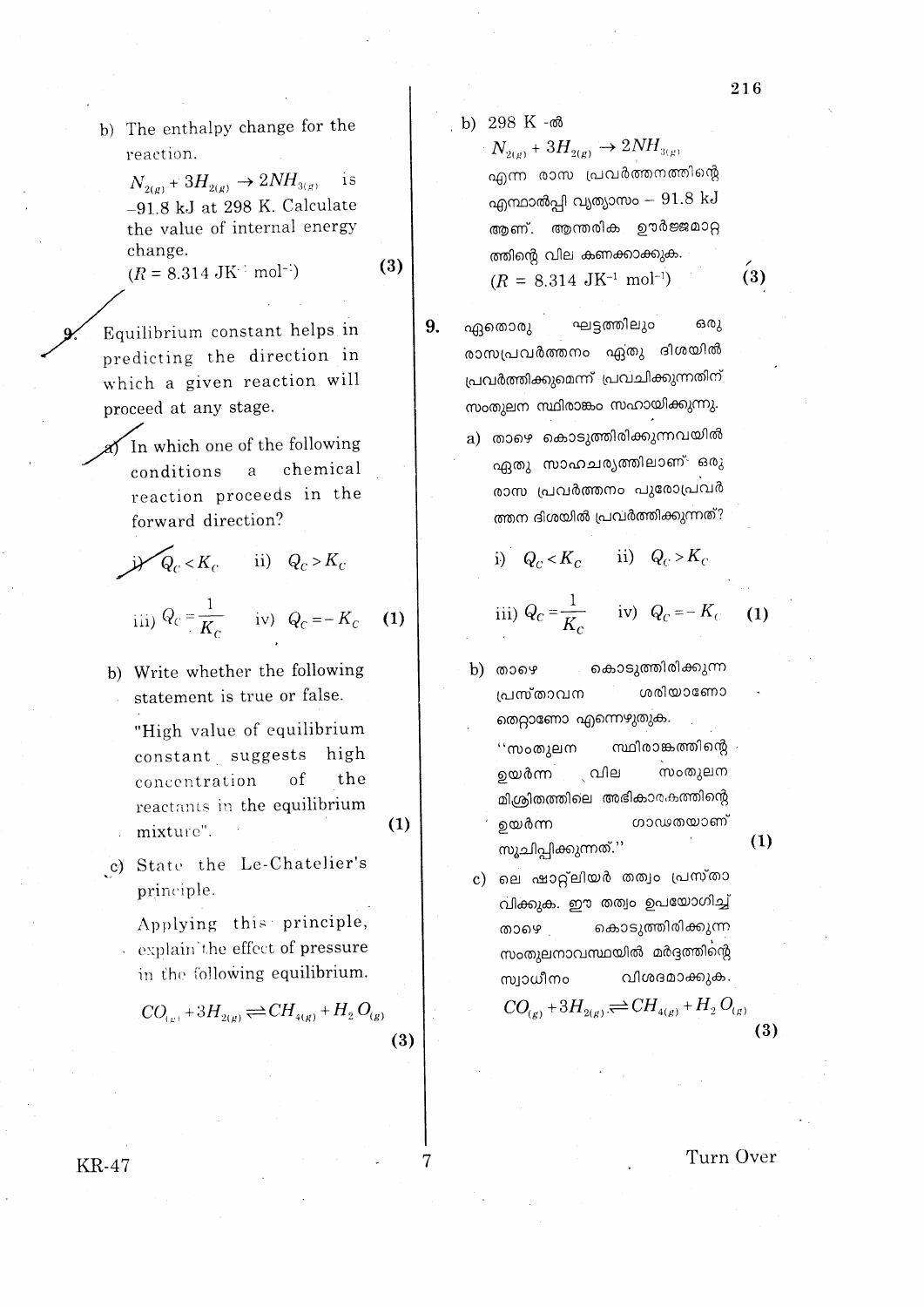- 10. Identify the oxidant and reductant in the following ionic equation and balance it using oxidation number method.  $(3)$
- $10.$  താഴെ കൊടുത്തിരിക്കുന്ന അയോണിക രാസ പ്രവർത്തനത്തിലെ ഓക്സീകാരി തേത്നം നിരോക്സീകാരിയേയും കണ്ടെത്തി രാസപ്രവർത്തനം ഓക്സീകരണ സംഖ്യാ രീതി ഉപയോഗിച്ച് സമീകരിക്കുക.

 $MnO_{4(aq)} + Br_{(aq)} + H_{(aq)}^+ \rightarrow Mn_{(aq)}^{2+} + Br_{2(l)} + H_2O_{(l)}$ 

Hydrogen reacts with most of the metals and nonmetals to form hydrides.

- a) Elements in which one of the following group/groups of the periodic table do not form hydrides?
	- i) Groups 15, 16, 17
	- ii) Group 13
	- iii) Groups  $7, 8, 9$

iv) Group 14  $(1)$ 

Explain the different types gf covalent hydrides with suitable examples.  $(3)$ 

- Alkali metals are highly reactive due to their low ionization enthalpies.
- a) The alkali metal which acts as the strongest reducing agent in aqueous solution is ............'
- $11.$  ഹൈഡ്രജൻ മിക്ക ലോഹങ്ങളുമായും അലോഹങ്ങളുമായും പ്രവർത്തിച് ഹൈഡ്രൈഡുകൾ ഉണ്ടാക്കുന്നു.
	- a) താഴെ കൊടുത്തിരിക്കുന്നവയിൽ ആവർത്തനപ്പട്ടികയിലെ ഏത് ്രൂ പ്ല കെ പ്രൂ പ്പു കളിലെ മൂലകങ്ങളാണ് ഹൈഡ്രൈഡുകൾ ഉണ്ടാക്കാത്തത്?
		- $i)$  ഗ്രൂപ്പൂകൾ  $15, 16, 17$
		- $\mathbf{ii}$ ) ( $\omega$  $\mathbf{a}$  $\mathbf{a}$  $\mathbf{b}$  $\mathbf{1}$  $\mathbf{3}$

iv) (020] 14

 $\overline{111}$ ) (ഗൂപ്പുകൾ 7, 8, 9

 $(1)$ 

 $(1)$ 

216

 $(3)$ 

- $b)$  വിവിധ $\sim$ തരം കോവാലന്റ് ഹൈഡ്രൈഡുകൾ றவைகளை  $(3)$ സഹിതം വിശദീകരിക്കുക.
- 12. കുറഞ്ഞ അയോണീകരണ എന്ഥാൽപ്പികൾ കാരണം ആൽക്കലി ലോഹങ്ങളുടെ ക്രീയാശ് ≘ ത കൂടുതലാണ്.
	- a) ജലീയ ലായനിയിൽ ഏറ്റവും ശക്തിയേറിയ നിരോക്സ് കാരി യായി പ്രവർത്തിക്കുന്ന ആരിക്കലി ലോഹമാണ് ...................

KR-47

8

 $(1)$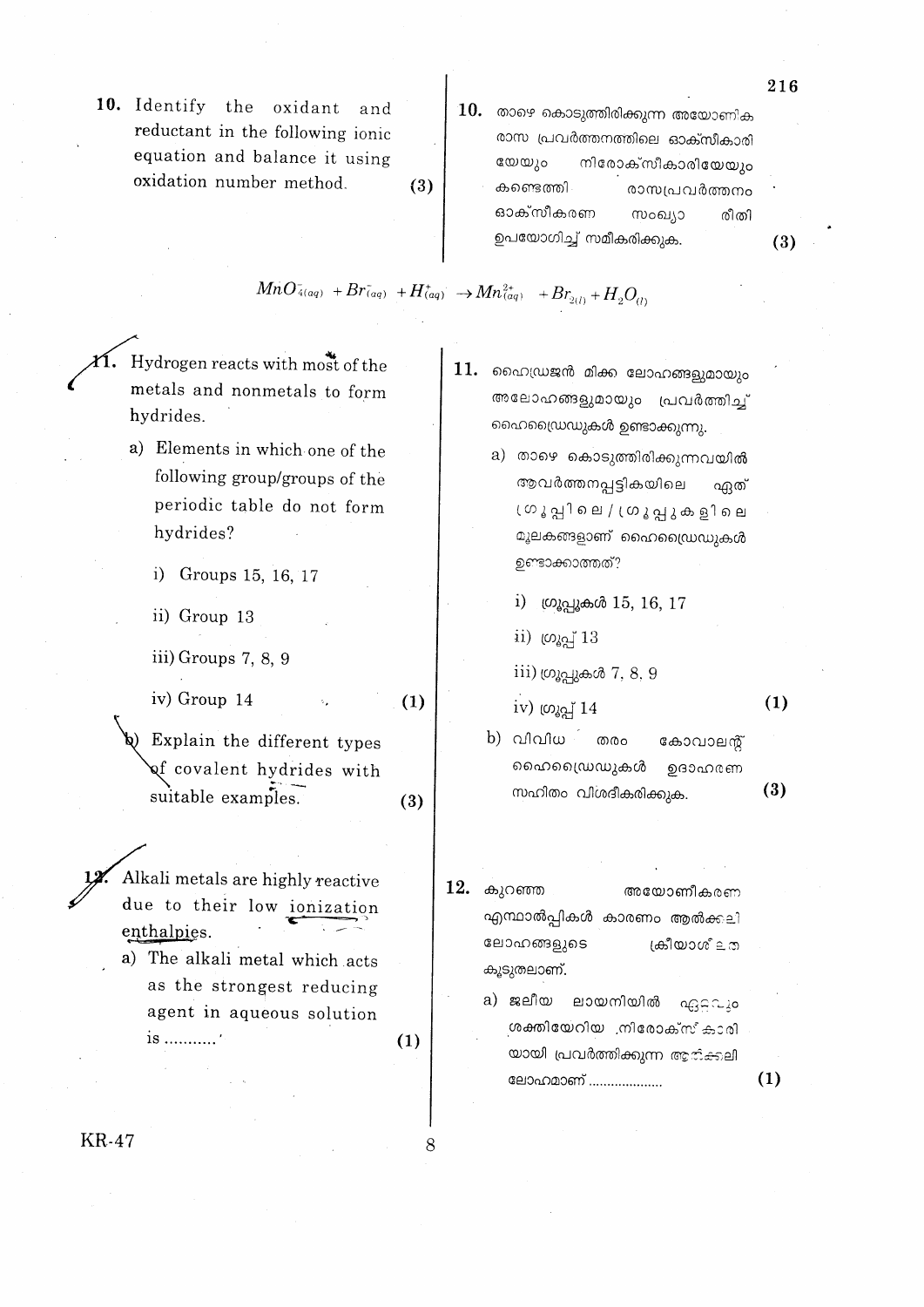- b) How is sodium carbonate prepared using Solvay process? Is this method suitable for the preparation of potassium carbonate? Justify.
- 13. Orthoboric acid is an important compound of boron.

Prepare a short note on orthoboric acid highlighting the following aspects :

- Method of preparation
- · Acidic nature
- Action of heat
- Structure

The bond-line formula of a compound is given below.

- b) സോൾവെ പ്രക്രിയ വഴി സോഡിയം കാർബണേറ്റ് നിർമ്മിക്കു ന്നതെങ്ങനെ? ഈ രീതി പൊട്ടാസ്യം കാർബണേറ്റ് നിർമ്മിക്കുന്നതിന് അനുയോജ്യമാണോ? സാധൂക രിക്കുക.
- $13.$  ബോറോണിന്റെ പ്രധാനപ്പെട്ട ഒരു .<br>സംയുക്തമാണ് ഓർത്തോ ബോറിക് അസിഡ്.

താഴെ പറയുന്ന വസ്തുതകൾക്ക് പ്രാമുഖ്യം നൽകിക്കൊണ്ട് ഓർത്തോ ബോറിക് ആസിഡിനെക്കുറിച്ച് ഒരു ലഘുവിവരണം തയ്യാറാക്കുക.

- നിർമ്മാണരീതി
- അസിഡിക് സ്വഭാവം
- താപത്തിന്റെ പ്രവർത്തനം
- ഘടന

 $\mathbf{i}$ 

 $(4)$ 

216

 $(3)$ 

14. ഒരു സംയുക്തത്തിന്റെ ബോണ്ട്-ലൈൻ ഫോർമുല താഴെ കൊടുത്തിരിക്കുന്നു.

$$
\text{H}_0\text{H}_0\text{H}_0\text{H}_0\text{H}_0\text{H}_0\text{H}_0\text{H}_0\text{H}_0\text{H}_0\text{H}_0\text{H}_0\text{H}_0\text{H}_0\text{H}_0\text{H}_0\text{H}_0\text{H}_0\text{H}_0\text{H}_0\text{H}_0\text{H}_0\text{H}_0\text{H}_0\text{H}_0\text{H}_0\text{H}_0\text{H}_0\text{H}_0\text{H}_0\text{H}_0\text{H}_0\text{H}_0\text{H}_0\text{H}_0\text{H}_0\text{H}_0\text{H}_0\text{H}_0\text{H}_0\text{H}_0\text{H}_0\text{H}_0\text{H}_0\text{H}_0\text{H}_0\text{H}_0\text{H}_0\text{H}_0\text{H}_0\text{H}_0\text{H}_0\text{H}_0\text{H}_0\text{H}_0\text{H}_0\text{H}_0\text{H}_0\text{H}_0\text{H}_0\text{H}_0\text{H}_0\text{H}_0\text{H}_0\text{H}_0\text{H}_0\text{H}_0\text{H}_0\text{H}_0\text{H}_0\text{H}_0\text{H}_0\text{H}_0\text{H}_0\text{H}_0\text{H}_0\text{H}_0\text{H}_0\text{H}_0\text{H}_0\text{H}_0\text{H}_0\text{H}_0\text{H}_0\text{H}_0\text{H}_0\text{H}_0\text{H}_0\text{H}_0\text{H}_0\text{H}_0\text{H}_0\text{H}_0\text{H}_0\text{H}_0\text{H}_0\text{H}_0\text{H}_0\text{H}_0\text{H}_0\text{H}_0\text{H}_0\text{H}_0\text{H}_0\text{H}_0\text{H}_0\text{H}_0\text{H}_0\text{H}_0\text{H}_0\text{H}_0\text{H}_0\text{H}_0\text{H}_0\text{H}_0\text{H}_0\text{H}_0\text{H}_0\text{H}_0\text{H}_0\text{H}_0\text{H}_0\text{H}_0\text{H}_0\text{H}_0\text{H}_0\text{H
$$

 $(2)$ 

 $(4)$ 

 $(3)$ 

Write its condensed formula and give the IUPAC name.

ഇതിന്റെ കണ്ടൻസ്ഡ് ഫോർമുല എഴുതി അതിന്റെ IUPAC നാമം നൽകുക.

 $(2)$ 

**KR-47** 

Q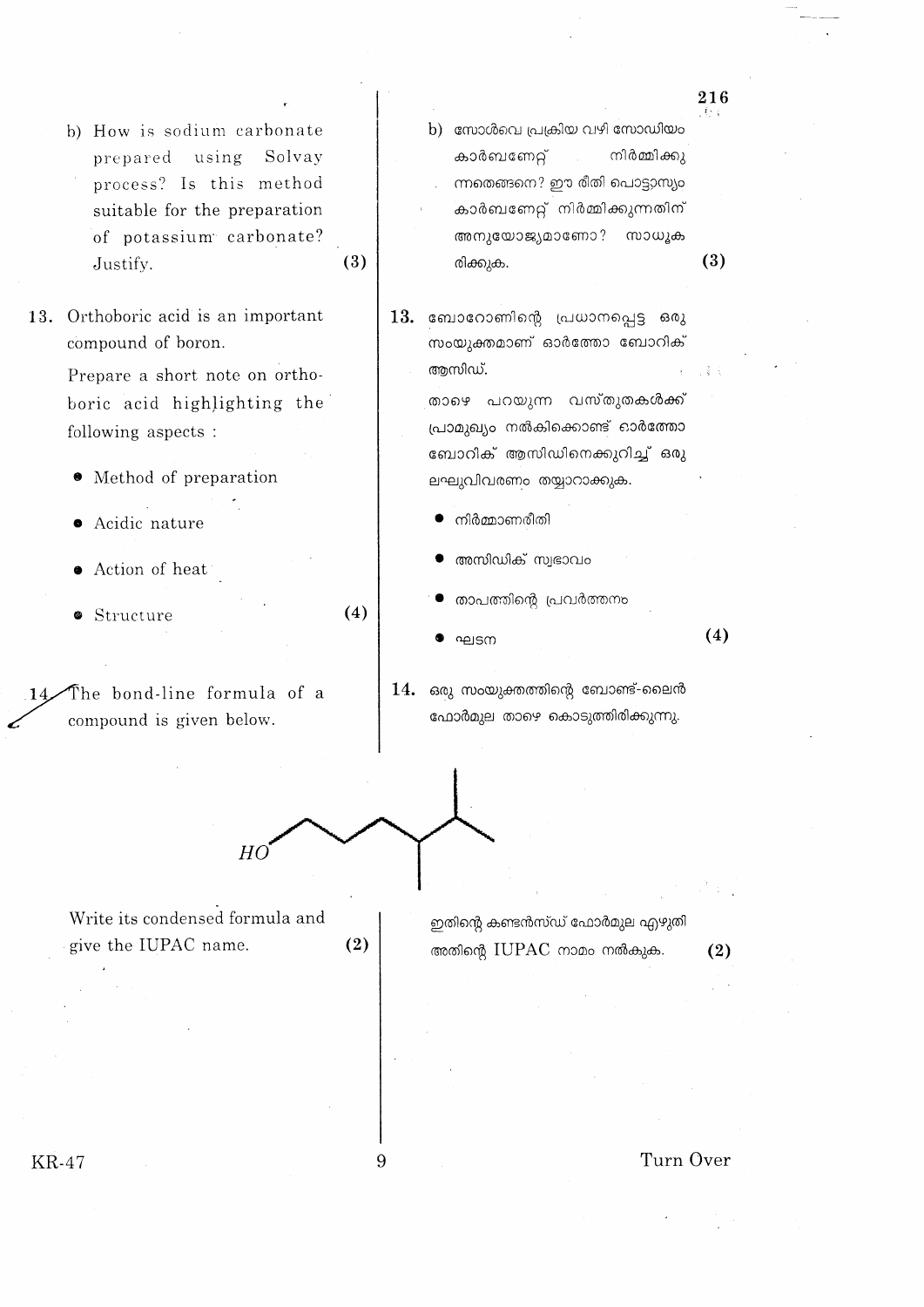Explain the different types of electron displacement effects in covalent bonds.

 $(Hint$  : Inductive effect, resonance effect, electromeric effect, hyperconjugation).  $(4)$ 

## **OR**

How is sodium fusion extract prepared? Using this, how will you detect the presence of Nitrogen, Sulphur and Halogen in an organic compound?

- 16. Controlled oxidation of alkanes in the presence of suitable catalysts give a variety of products.
	- a) Complete the following reaction:

$$
CH4 + O2 \xrightarrow{Mo2O3} Hext + H2O \qquad (1)
$$

b) Free rotation about a carboncarbon single bond is permitted in an alkane molecule.

What are conformers? Draw the structure of the eclipsed and staggered conformers of ethane in Sawhorse and Newman projections and explain their relative stability.

 $(4)$ 

 $10$ 

15. സഹസംയോജക ബന്ധനങ്ങളിലെ വിവിധ ഇലക്ട്രോൺ ഡിസ്പ്ലേയ്സ് മെന്റ് ഇഫക്റ്റുകൾ വിശദീകരിക്കുക. (ஸுவமை: ഇൻഡക്ട്ടീവ് ഇഫക്റ്റ്, റെസൊണൻസ് ഇഫക്റ്, ഇലക്ട്രോമെറിക് ഇഫക്റ്, ഹൈപ്പെർകോൺജ്യൂഗേഷൻ

 $(4)$ 

 $(1)$ 

 $(4)$ 

### അല്ലെങ്കിൽ

സോഡിയം ഫ്യൂഷൻ എക്സ്ട്രാറ്റ് നിർമ്മിക്കുന്നതെങ്ങനെ? ഇതുപയോ ഗിച്ച് ഒരു കാർബണിക സംയുക്തത്തിൽ നൈട്രജൻ, സൾഫർ, ഹാലൊജൻ എന്നിവയുടെ സാന്നിദ്ധ്യം നിങ്ങൾ എങ്ങനെ തിരിച്ചറിയും?

- $16.$  അനുയോജ്യമായ ഉൽപ്രേരകങ്ങളുടെ സാന്നിദ്ധ്യത്തിൽ ആൽക്കേയ്നുകളുടെ യിയന്ത്രിത ഓക്സീകരണം നടത്തിയാൽ വിവിധതരം ഉൽപ്പന്നങ്ങൾ ലഭിക്കുന്നു.
	- a) താഴെ കൊടുത്തിരിക്കുന്ന രാസപ്ര വർത്തനം പൂർത്തീകരിക്കുക:

$$
CH_4 + O_2 \xrightarrow{\text{Mo}_2O_3} \dots \dots \xrightarrow{H_2O}
$$

**KR-47** 

216